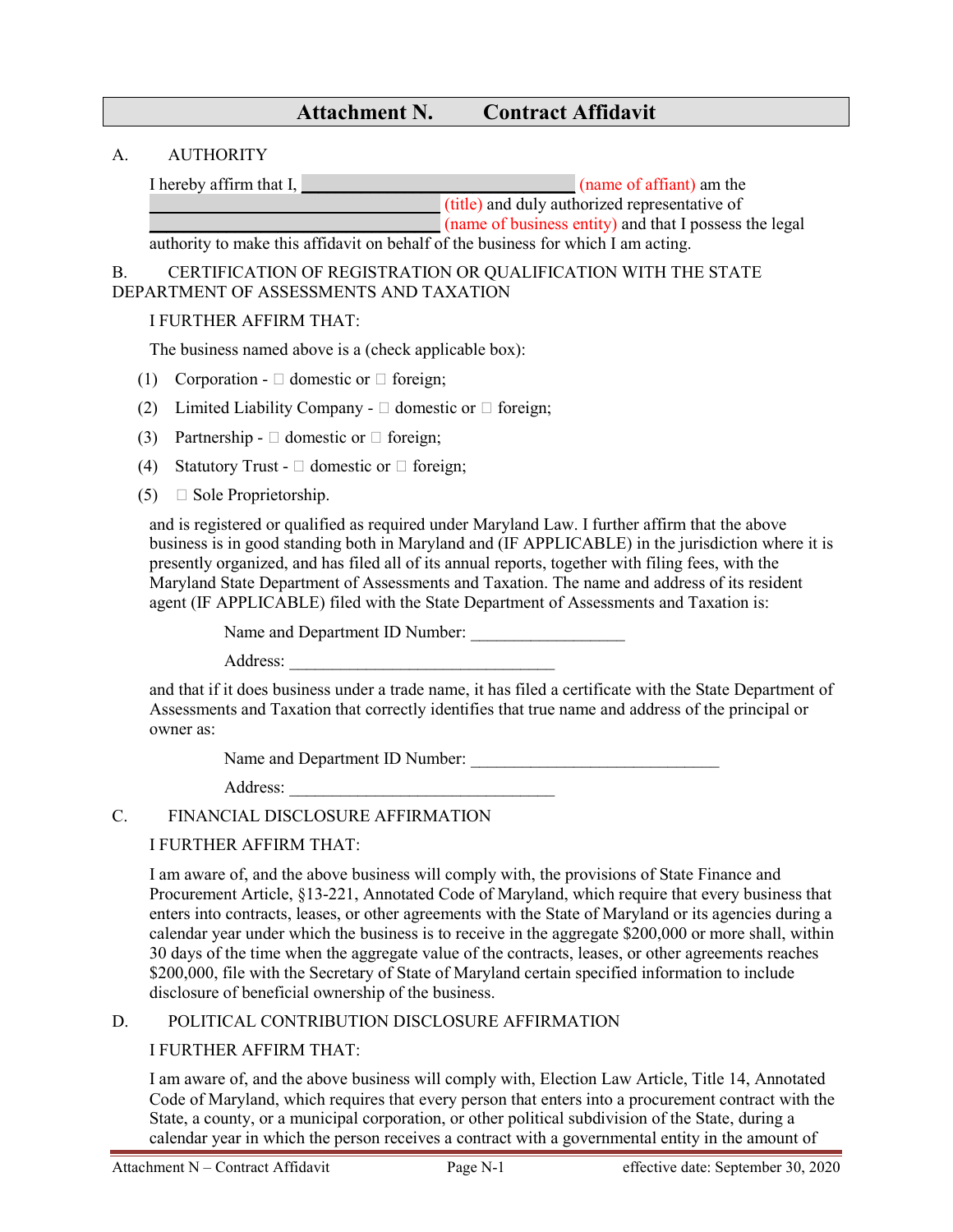\$200,000 or more, shall file with the State Board of Elections statements disclosing: (a) any contributions made during the reporting period to a candidate for elective office in any primary or general election; and (b) the name of each candidate to whom one or more contributions in a cumulative amount of \$500 or more were made during the reporting period. The statement shall be filed with the State Board of Elections: (a) before execution of a contract by the State, a county, a municipal corporation, or other political subdivision of the State, and shall cover the 24 months prior to when a contract was awarded; and (b) if the contribution is made after the execution of a contract, then twice a year, throughout the contract term, on or before: (i) May 31, to cover the six (6) month period ending April 30; and (ii) November 30, to cover the six (6) month period ending October 31.

# E. DRUG AND ALCOHOL FREE WORKPLACE

(Applicable to all contracts unless the contract is for a law enforcement agency and the agency head or the agency head's designee has determined that application of COMAR 21.11.08 and this certification would be inappropriate in connection with the law enforcement agency's undercover operations.)

# I CERTIFY THAT:

- (1) Terms defined in COMAR 21.11.08 shall have the same meanings when used in this certification.
- (2) By submission of its Proposal, the business, if other than an individual, certifies and agrees that, with respect to its employees to be employed under a contract resulting from this solicitation, the business shall:
	- (a) Maintain a workplace free of drug and alcohol abuse during the term of the contract;
	- (b) Publish a statement notifying its employees that the unlawful manufacture, distribution, dispensing, possession, or use of drugs, and the abuse of drugs or alcohol is prohibited in the business' workplace and specifying the actions that will be taken against employees for violation of these prohibitions;
	- (c) Prohibit its employees from working under the influence of drugs or alcohol;
	- (d) Not hire or assign to work on the contract anyone who the business knows, or in the exercise of due diligence should know, currently abuses drugs or alcohol and is not actively engaged in a bona fide drug or alcohol abuse assistance or rehabilitation program;
	- (e) Promptly inform the appropriate law enforcement agency of every drug-related crime that occurs in its workplace if the business has observed the violation or otherwise has reliable information that a violation has occurred;
	- (f) Establish drug and alcohol abuse awareness programs to inform its employees about:
		- (i) The dangers of drug and alcohol abuse in the workplace;
		- (ii) The business's policy of maintaining a drug and alcohol free workplace;
		- (iii) Any available drug and alcohol counseling, rehabilitation, and employee assistance programs; and
		- (iv) The penalties that may be imposed upon employees who abuse drugs and alcohol in the workplace;
	- (g) Provide all employees engaged in the performance of the contract with a copy of the statement required by §E(2)(b), above;
	- (h) Notify its employees in the statement required by  $\Sigma(2)(b)$ , above, that as a condition of continued employment on the contract, the employee shall:
		- (i) Abide by the terms of the statement; and
		- (ii) Notify the employer of any criminal drug or alcohol abuse conviction for an offense occurring in the workplace not later than 5 days after a conviction;